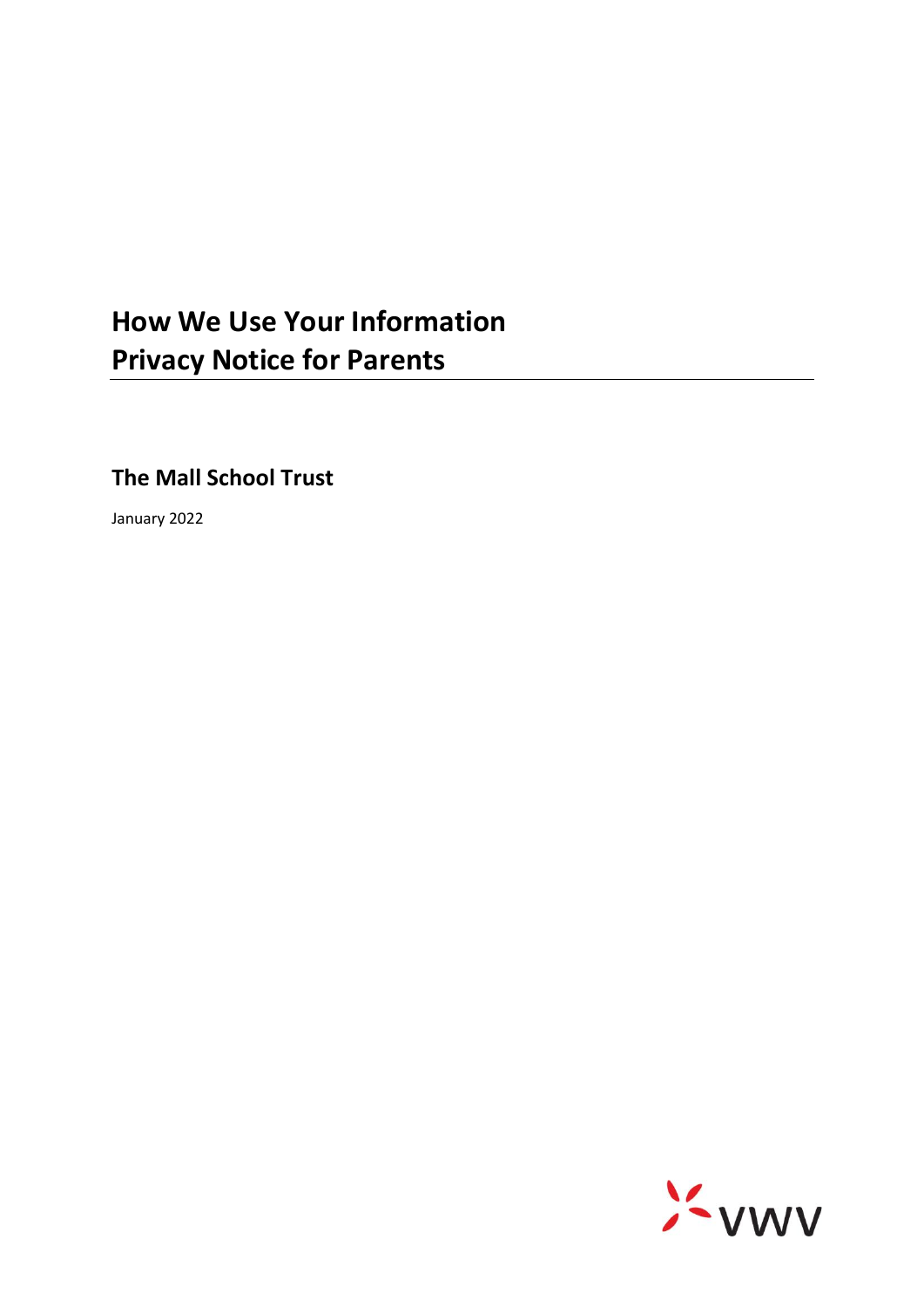# **Parent Privacy Notice**

## **Parent Privacy Notice - Key Information**

This notice contains the key information about **how** and **why** we collect your personal data and **what** we do with that information. This notice applies to parents of pupils at both the Mall School and the Nursery at the Mall School. For ease of reference we refer to both as "the School".

Personal data is information about you from which you can be identified (either directly or indirectly). For example, information about your family circumstances, your financial information and photos of you.

We use your personal data in order to:

- Carry out our obligations and enforce our rights under our contract with you;
- Teach your child and our other pupils;
- Look after your child and others, such as, other pupils and staff;
- Enable the School to comply with its legal obligations, to assist the School regarding its management and operation and to advance and protect the School's interests, objects and reputation; and
- Fundraise, market and promote the School. For example, by writing to you about fundraising for a new school project.

We set out below examples of the different ways in which we use your personal data and where that personal data comes from:

- We obtain information about you from admissions forms and from your child's previous school. We may also get information from professionals such as doctors and from local authorities;
- We will have information about any family circumstances which might affect your child's welfare or happiness;
- We will process financial information about you in relation to the payment of fees. In some cases we get information about you from third parties such as credit reference agencies or from your child's previous school(s);
- We may take photos or videos of you at School events to use on social media and on the School website. This is to show prospective parents and pupils what we do here and to advertise the School. We may continue to use these photos and videos after your child has left the School;
- We will send you information to keep you up to date with what is happening at the School. For example, by sending you information about events and activities taking place (including fundraising events) and the School newsletter; and
- We will keep details of your address when your child leaves the School so we can keep you updated about what is happening at the School, to tell you about events and activities and find out how your child is progressing.

In some situations we may need to share your personal data with third parties. For example: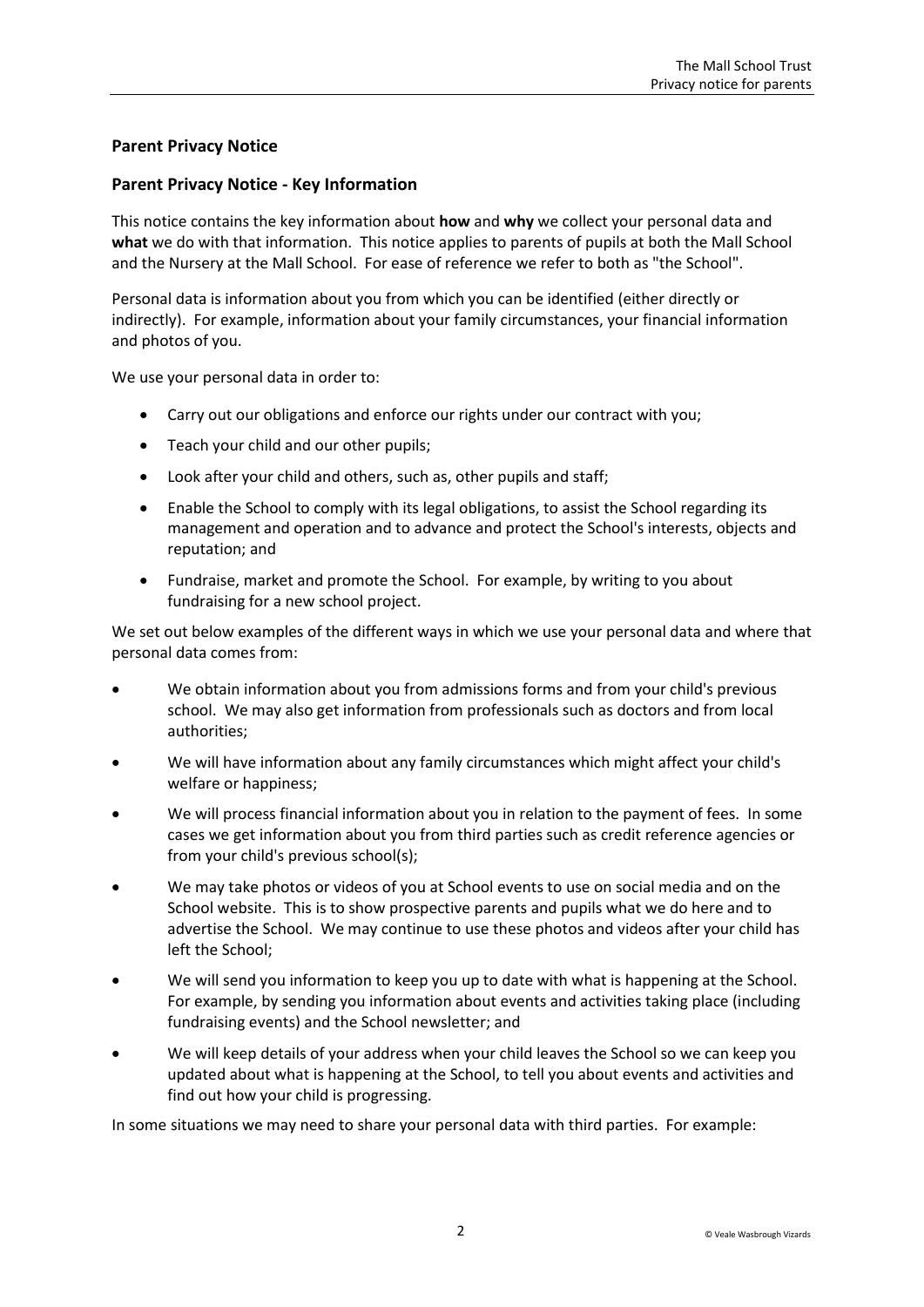- In accordance with our legal obligations, we may share information with the Independent Schools Inspectorate, Ofsted, the Department for Education and local authorities, for example, where we have any safeguarding concerns;
- If you have unpaid fees we may share information about this with other schools, or educational establishments, to which you intend to send your child;
- On occasion, we may need to share information with the police, our legal advisors and/or our insurers; and
- If your child has an Educational Guardian, we may need to share information with them and/or with any homestay appointed to provide accommodation.

You have the following rights regarding your personal data:

- correction of information held;
- access to information held;
- deletion of information in certain circumstances;
- portability the transfer of information to you or a third party;
- restriction of the use of information; and
- the right to object to the use of information in certain circumstances.

We strongly recommend reading the full version of our data protection policy which is published on the School's website [www.themallschool.org.uk](http://www.themallschool.org.uk/) . You can also obtain a copy of the policy by contacting the School on [reception@themallschool.org.uk,](mailto:reception@themallschool.org.uk) or 185 Hampton Road, 185 Hampton Road, Twickenham, Middlesex, TW2 5NQ, or 020 8977 2523.

The policy includes additional points, such as:

- further information on the purposes for which we use your information;
- for how long the School retains your personal data; and
- our lawful bases for using your personal data.

The Bursar is the person responsible at our school for managing how we look after personal data and can answer any questions which you may have about how we use your personal data.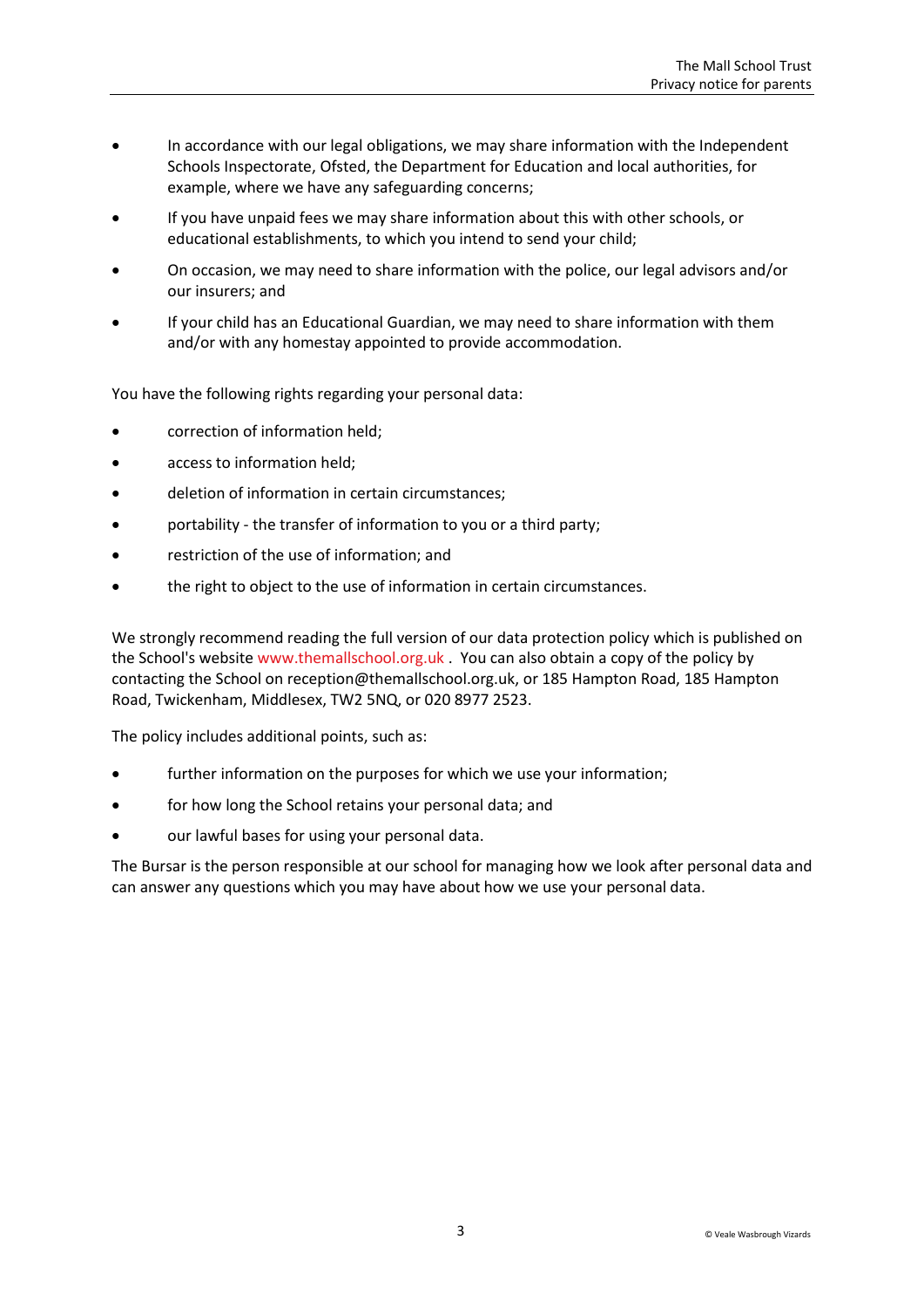# **Parent Privacy Notice**

## **Introduction**

This notice is to help you understand **how** and **why** we collect personal data about you and **what** we do with that information. It also explains the decisions that you can make about your information. This notice applies to parents of pupils at both the Mall School and the Nursery at the Mall School. For ease of reference we refer to both as "the School".

If you have any questions about this notice please contact the Bursar.

# **What is "personal data"?**

Personal data is information about you from which you can be identified (either directly or indirectly).

This includes your contact details, next of kin and financial information. CCTV images, photos and video recordings of you are also personal data.

## **Where we get your personal data from and who we share it with**

We obtain your personal data from a number of different sources. We get a lot of information from you (e.g., when you complete the registration form). We also get information from other sources such as our teachers, your child, your child's previous schools, other members of your family, other pupils and their parents, as well as from people outside of the School such as the local authority.

We will also share information with these people and organisations where appropriate. For example, if you tell us about something that has happened at home, we will share this with your child's teachers if relevant.

The sections below contain further information about where we get your personal data from and with whom it is shared.

# **The purposes for which we use your personal data and the lawful bases**

We use your personal data in order to:

- 1. Carry out our obligations and enforce our rights under our contract with you;
- 2. Teach your child and our other pupils;
- 3. Look after your child and others, such as, other pupils and staff;
- 4. Enable the School to comply with its legal obligations, to assist the School regarding the management and operation of the School and to advance and protect the School's interests, objects and reputation; and
- 5. Fundraise, market and promote the School. For example, by writing to you about fundraising for a new school project.

Our lawful bases for using your personal data are as follows:

 **Contract:** We will need to use your personal data in order to perform our obligations under our contract with you and for you to perform your obligations as well. For example, we need your name and contact details so that we can update you on your child's progress. We may also rely on this basis where you have asked us to do something before entering into a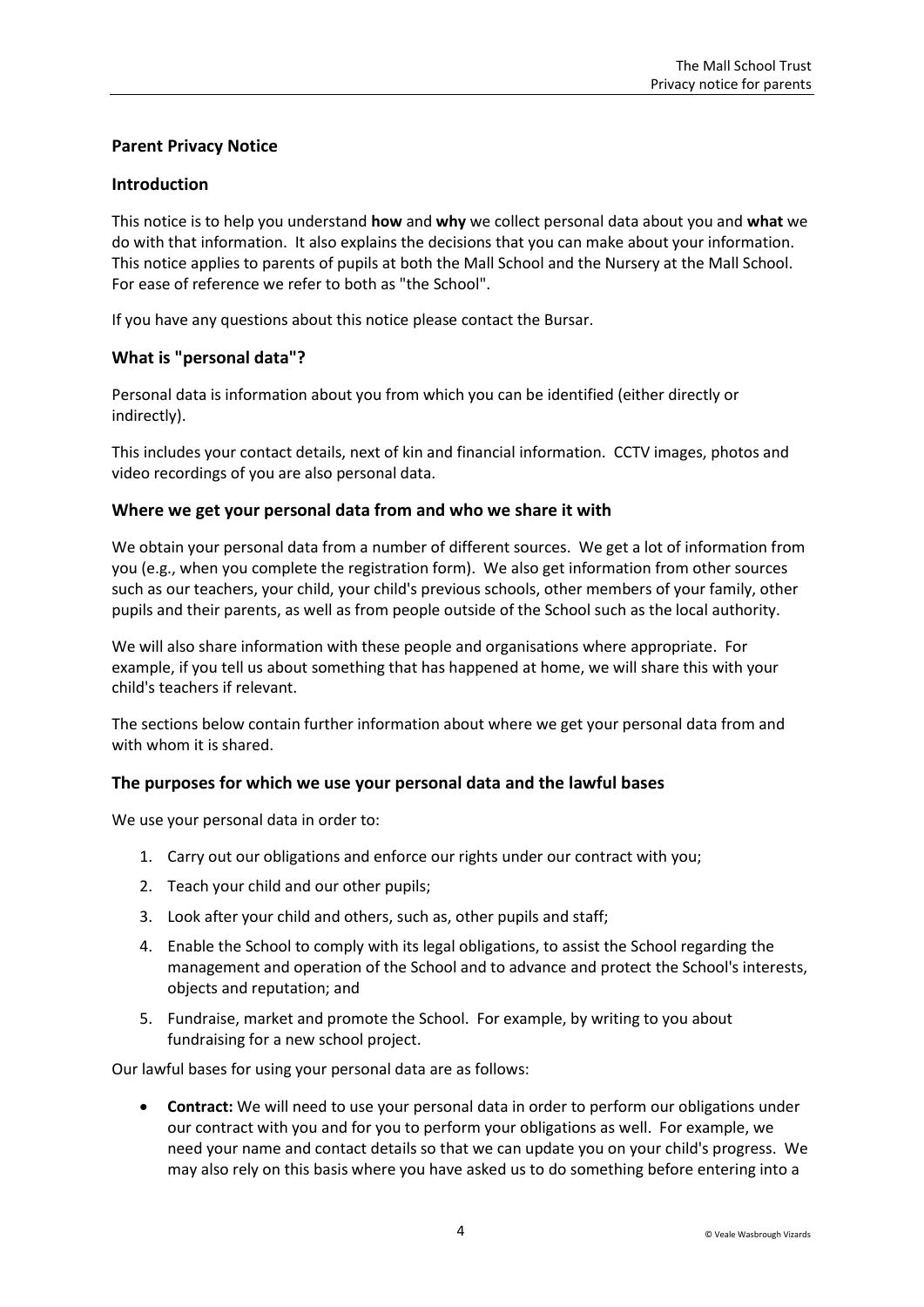contract with us. If we do not have a contract with you (i.e. if you are not a party to the School's parent contract) we will not rely on the contractual basis to use your information.

- **Legitimate interests:** This means that the School is using your personal data where this is necessary for the School's legitimate interests or someone else's legitimate interests.
	- o Specifically, the School has a legitimate interest in:
		- educating and looking after its pupils;
		- **E** complying with its agreement with you for your child to be at the School;
		- making sure that we are able to enforce our rights against you, for example, so that we can contact you if unpaid school fees are due;
		- **EXECT** investigating if something has gone wrong; and
		- protecting promoting and improving the School.
	- o This lawful basis only applies where our legitimate interests are not overridden by your interests, rights and freedoms. This basis applies to all of the 5 purposes listed above.
- **Public task:** This allows the School to use your personal data where doing so is necessary in order to perform a task in the public interest or to exercise one of our functions or powers as a school. This basis applies to purposes 2, 3 and 4 above. For example, when we use your personal data to look after your child.
- **Legal obligation:** The School might need to use your personal data to comply with a legal obligation. For example, to report a concern about your child's wellbeing to Children's Services or in relation to inspections. Occasionally we may have a legal obligation to share your personal data with third parties such as the courts, local authorities and/or the police. More detail of when we will do so is set out below.
- **Vital interests:** In limited circumstances we may use your personal data to protect your vital interests or the vital interests of someone else. For example, to prevent someone from being seriously harmed or killed.

The section below contains more information about our purposes for using your personal data and the lawful bases.

#### **Our purposes and lawful bases in more detail**

This section contains more detail about the purposes for which your personal data is used, the applicable lawful bases as well as further information about sources and recipients. It does not say anything different to what is set out above but goes into more detail.

- 1 The School's primary reason for using your personal data is to provide educational and pastoral services to your child.
- 2 We will use information about you in order to process your application for your child's admission to the School. We obtain information about you from the admissions forms and from your child's previous schools. We also may get information from professionals such as doctors and local authorities.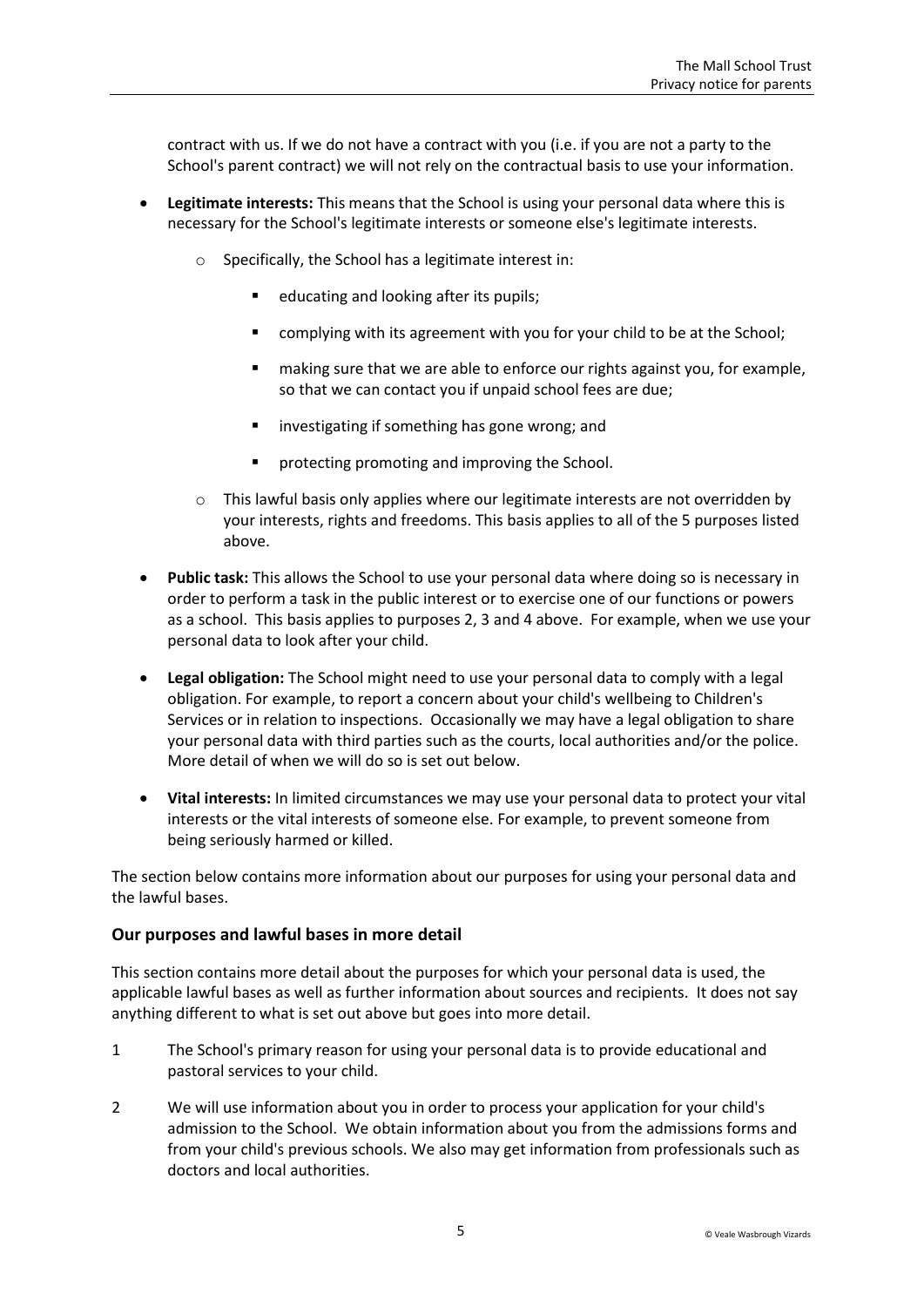- 3 We will have information about any family circumstances which might affect your child's welfare or happiness. This is to help us provide appropriate care and support to your child.
- 4 We may use medical information about you if we need this to look after your child.
- 5 We will need information about any court orders or criminal petitions which relate to you. This is so that we can safeguard the welfare and wellbeing of your child and the other pupils at the School.
- 6 We may use your personal data in relation to keeping the School safe from COVID-19. For example, we might record that you have tested positive for the virus.
- 7 We use CCTV to make sure the School site is safe. Images captured of you via CCTV will be your personal data. CCTV is not used in private areas such as toilets or changing rooms.
- 8 We will use your personal data to take other steps to make sure the School site and buildings are safe, for example, we keep a record of visitors to the School sites at any given time.
- 9 If there is a complaint or grievance made to the School that involves you then we will use your personal data in connection with that complaint or grievance.
- 10 The School may share information about you with the local authority for the purpose of the preparation, implementation and / or review of your child's Statement of Special Educational Needs or Education Health and Care Plan.
- 11 Where appropriate, the School will have information about your religious beliefs or other beliefs and practices. For example, if you do not eat certain foods.
- 12 We will also hold information such as your religion or ethnic group for the purposes of supporting equality of opportunity and informing work to understand and reduce ethnic disparities.
- 13 We may use your personal data in order to help make the School better, for example, to raise money for the School. For more information, please see our Fundraising and Development Privacy Notice on the school website.
- 14 We may take photos or videos of you at School events to use on social media and on the School website. This is to show prospective parents and pupils what we do here and to advertise the School. We may continue to use these photos and videos after your child has left the School.
- 15 We will send you information to keep you up to date with what is happening at the School. For example, by sending you information about events and activities taking place (including fundraising events) and the School newsletter.
- 16 We will keep details of your address when your child leaves the School so we can find out how your child is progressing.
- 17 We may use your personal data when ensuring network and information security, for example, our anti-virus software might scan files containing information about you.
- 18 We also keep some information indefinitely for archiving purposes (this is known as "archiving in the public interest" under data protection law) and for historical research purposes.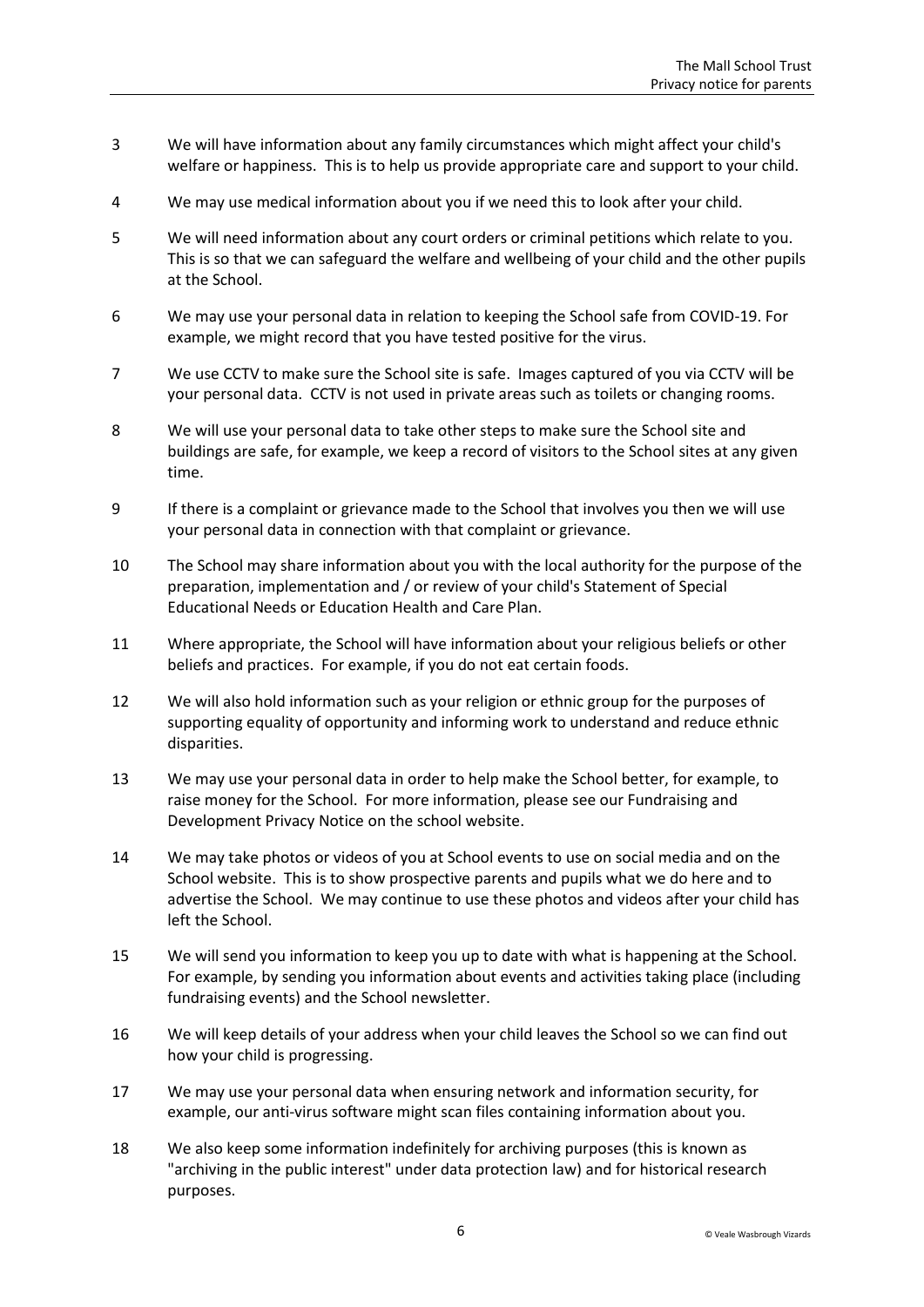- 18.1 This includes the School's legitimate interest in research; supporting long-term accountability; enabling the discovery and availability of the School and the wider school community's identity, memory, culture and history; enabling the establishment and maintenance of rights and obligations and of precedent decisions; educational purposes; and commercial and non-commercial re-use.
- 18.2 For example, we keep some old photos so that we have a record of what the School was like in the past. Information held in our archive may be made publicly available but this would only be done in compliance with data protection laws.
- 19 We may use your personal data in connection with legal disputes.

## Financial information

- 20 We will process financial information about you in relation to the payment of fees. In some cases we get information about you from third parties such as credit reference agencies or from your child's previous school(s).
- 21 We may ask you for evidence of your identity e.g. copy of a driving licence or passport. This is so that we have a record of who is paying the fees for anti-money laundering.
- 22 We will hold information about bankruptcy petitions and statutory demands, where relevant.
- 23 We may search the files of any licensed credit reference agency in order to verify your identity. This also allows us to assess your application for the award of a bursary or for credit in contemplation of an agreement for the deferment of fees. The credit reference agency will keep a record of that search and details about your application. This record will be seen by other organisations which make searches about you.
- 24 We may share your personal data with debt recovery suppliers if you do not pay any school fees owed to the School.
- 25 We may obtain information about you from publicly available sources, such as Companies House and Zoopla, to assess your ability to pay School fees.
- 26 If you apply to the School for a bursary, we will use the information that you provide to assess your application. We use a third party organisation called Bursary Administration Limited (BAL) to assist us with our bursary application process. If you apply for a bursary we will share information about you with BAL so that they can assess your application.

Failure to supply information may result in a refusal of an award or credit.

#### Sharing personal data with others

- 27 In accordance with our legal obligations, we will share information with local authorities, the Independent Schools Inspectorate, Ofsted and the Department for Education, for example, where we have any safeguarding concerns or to comply with our legal obligations. These organisations may also provide information to us for these purposes.
- 28 On occasion, we may need to share your personal data with the police for the prevention or detection of crime or the apprehension or prosecution of offenders. We will only do this in specific circumstances to assist the police with their investigations.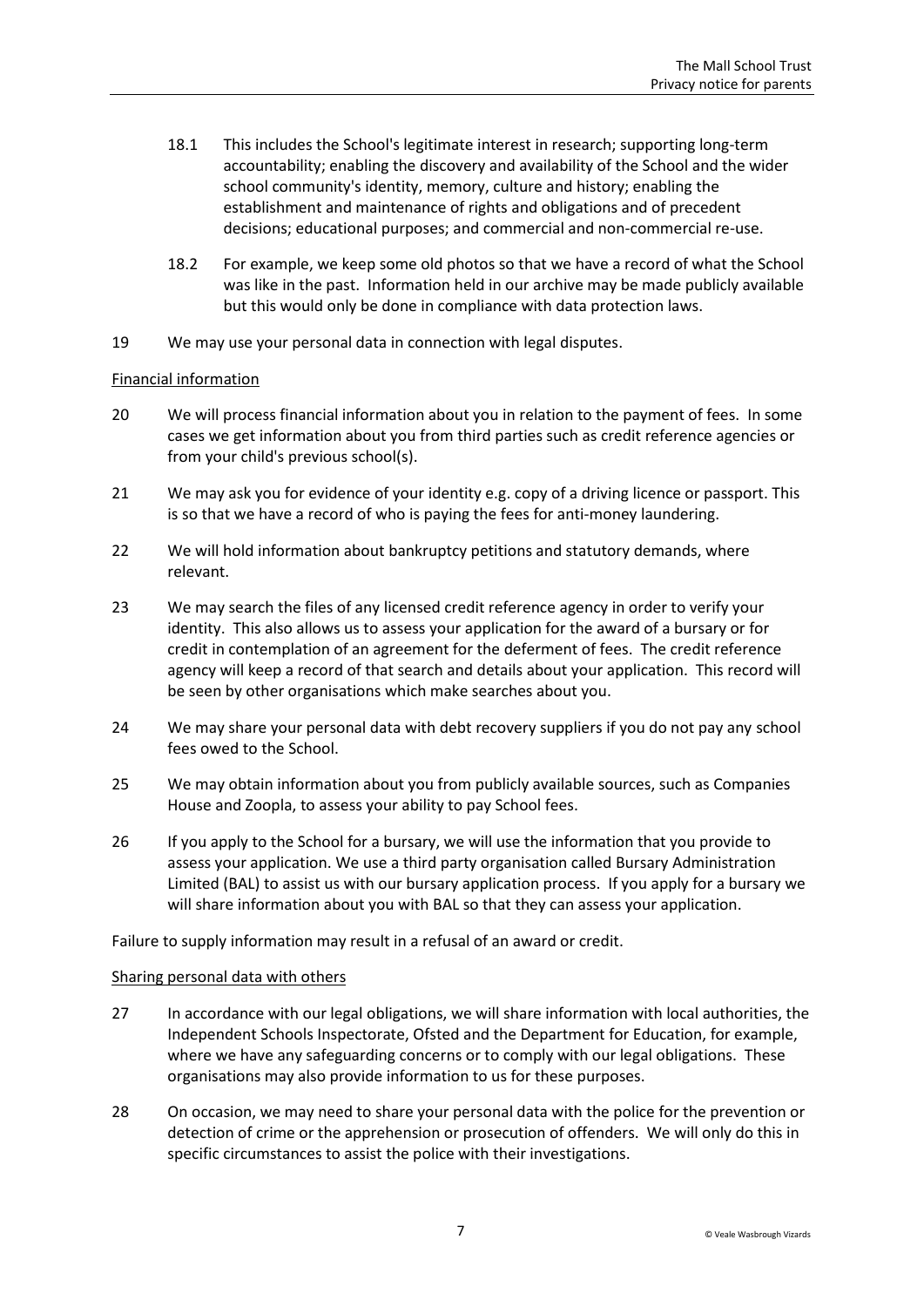- 29 We may need to share information about you with the Health and Safety Executive (a government organisation) if there is a health and safety issue at the School.
- 30 In certain circumstances, we may also need to share information with our legal advisers for the purpose of obtaining legal advice.
- 31 Occasionally we may use consultants, experts and other advisors to assist the School in fulfilling its obligations and to help run the School properly (e.g. Toddleworld, our accountants). We will share your personal data with them if this is relevant to their work.
- 32 If your child is not a British or Irish national, we have to make sure that your child has the right to study in the UK. Sometimes the government will ask us to provide information as part of our reporting requirements. In addition to this we have a duty to provide information about you to UK Visas and Immigration to comply with our duties as a Child Student and Student sponsor under the Points Based Immigration System.
- 33 The School is a charity which means that in exceptional circumstances we may need to share your personal data with the Charity Commission e.g. in the event of a serious incident.
- 34 We may share some information with our insurance company to make sure that we have the insurance cover that we need or in connection with an actual or possible claim.
- 35 If the School is dealing with a request for information, query, complaint or grievance (e.g. from another parent), we may need to share your personal data with other parties if it is relevant and appropriate to do so. For example, with the appropriate staff, pupil or parent involved and governors.
- 36 If you have unpaid fees we may share information about this with other schools or educational establishments to which you intend to send your child.
- 37 If your child leaves us to attend another school we may provide that school with information about you. For example, details of family circumstances if there have been any safeguarding incidents.
- 38 We may share information about you with others in your family, such as another parent or step-parent. For example, where this is part of our obligation to take care of your child, as part of our wider legal and regulatory obligations, or in connection with school fees.
- 39 We may need to share information if there is an emergency, for example, if you are hurt whilst on School premises.
- 40 If you have appointed an agent to act on your behalf, we may share information with them. For example, we may send letters to them so that they can pass these on to you.
- 41 If you have appointed an educational guardian (and/or there are homestay arrangements) for your child, we may share your personal data with them.
- 42 If your child has a Statement of Special Educational Needs or an Education and Health Care Plan (**EHCP**), we will share information with and obtain information from the local authority about you.
- 43 If ever in the future, we are considering restructuring the charity which operates the School, we may share your personal data with the other parties involved and with the relevant professional advisors.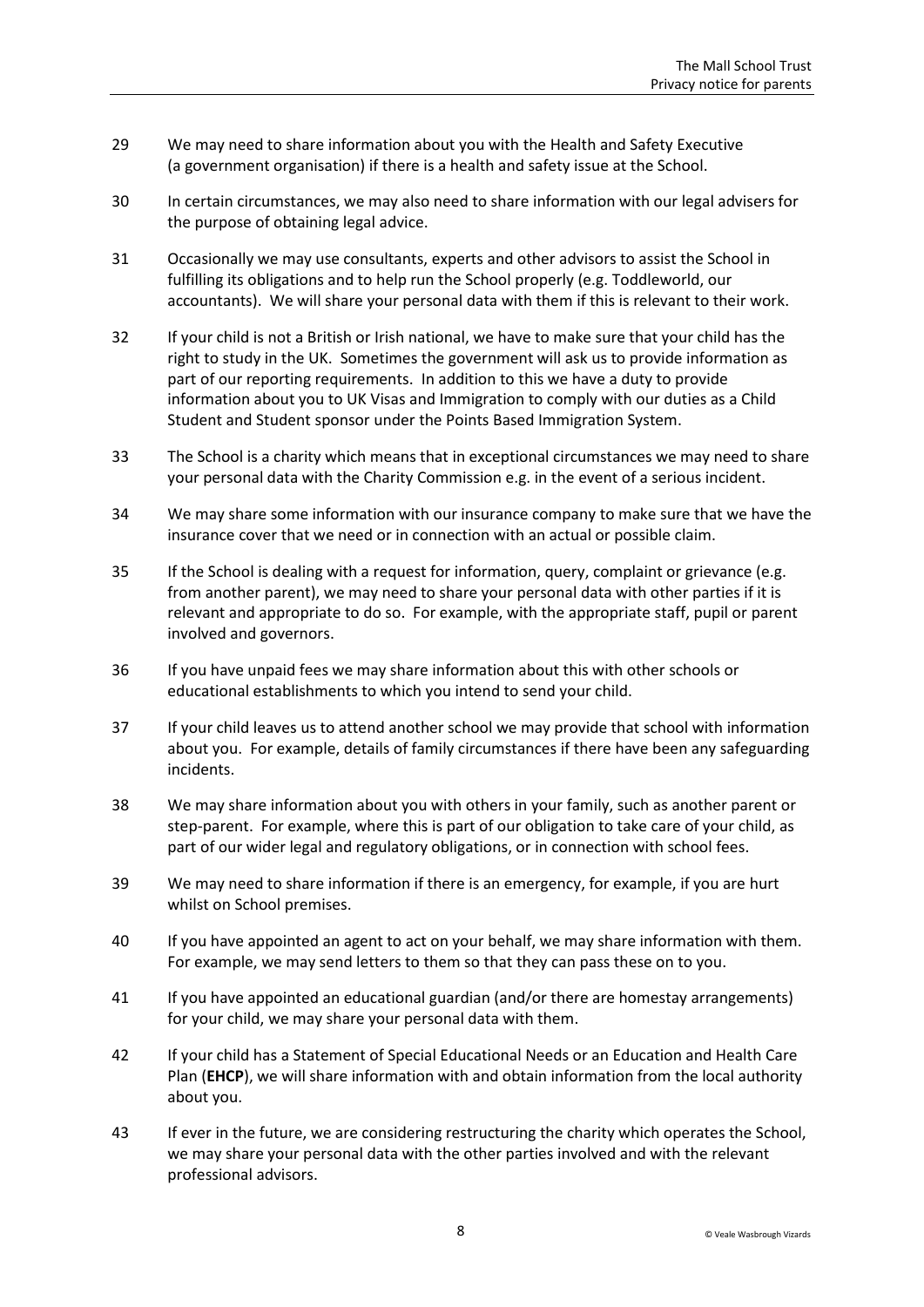- 44 Some of the records the School keeps and which contain your personal data may be used by the School (or by someone else such as the government) to check that the School has been a good school.
- 45 We will share your personal data with the governors of the School if it is something they should be aware of, or the information will enable them to fulfil their role as a governor. For example, if there is a concern involving you or your child or something which affects the running of the School.

We use service providers to handle personal data on our behalf for the following purposes:

- IT consultants who might access information about you when checking the security of our IT network;
- we use software, apps and websites to help us with teaching, and to help us provide pastoral support to our pupils. For example, we use an app which allows pupils to access homework which has been set by their teachers; and
- we use third party "cloud computing" services to store some information rather than the information being stored on the School site.

If you have any questions about any of the above, please speak to the Bursar.

# **Consent**

We may ask for your consent to use your information in certain ways as an alternative to relying on any of the lawful bases above. For example, we may ask for your consent before taking or using some photos and videos if the photo or video is more intrusive and we cannot rely on legitimate interests.

If we ask for your consent to use your personal data you can take back this consent at any time. Any use of your personal data before you withdraw your consent remains valid.

You can speak to the Bursar if you would like to withdraw any consent given.

# **Sending information to other countries**

When the School sends personal data outside of the UK, we have to consider if the other country has the same level of protection for personal data as there is in the UK. Some countries are considered by the UK Government to have adequate rules and this includes all of the European Economic Area and some other countries, such as, New Zealand, Argentina and Switzerland.

We will provide you with additional details about where we are sending your personal data, whether the country has an adequacy finding and if not the safeguards which we have in place outside of this privacy notice.

If you have any questions about the safeguards that are in place please contact the Bursar.

# **For how long do we keep your personal data?**

We keep your personal data for as long as we need to in order to educate and look after your child. We will keep a lot of information after your child has left the School, for example, so that we can find out what happened if you make a complaint.

In some cases we may keep your personal data for a longer time than usual but we would only do so if we had a good reason and only if we are allowed to do so under data protection law.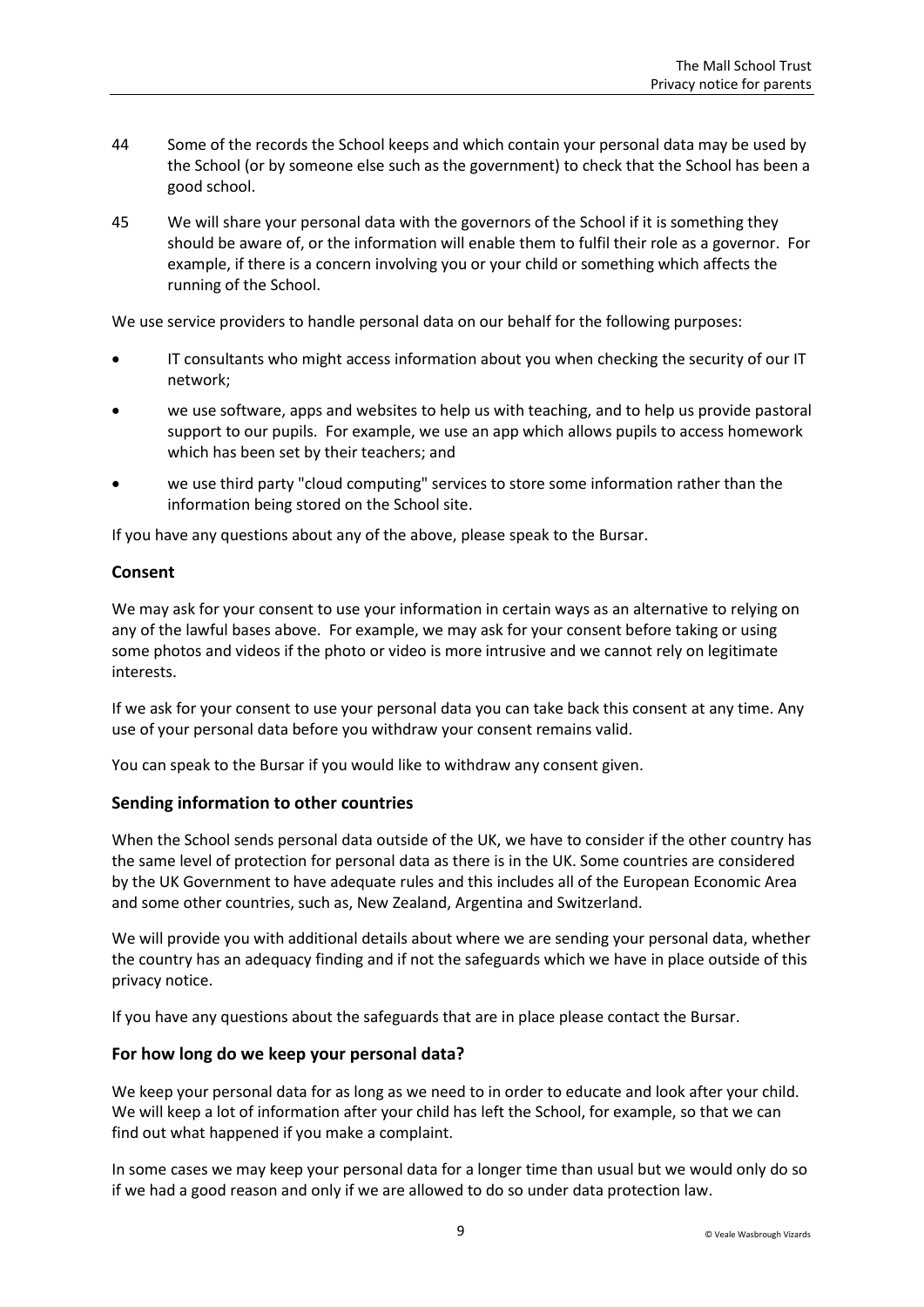Please see our Data Protection policy for more detailed information. This can be found on our website.

## **What decisions can you make about your information?**

Data protection legislation gives you a number of rights regarding your information. Your rights are as follows:

- **Correction:** if information the School holds about you is incorrect or incomplete you can ask us to correct it.
- **Access**: you can also ask what information we hold about you and be provided with a copy. This is commonly known as making a subject access request. We will also give you extra information, such as why we use this information about you, where it came from and who we have sent it to.
- **Deletion**: you can ask us to delete the information that we hold about you in certain circumstances. For example, where we no longer need the information.
- **Portability**: you can request the transfer of your personal data to you or to a third party in a format that can be read by computer. This applies where (a) the information has been provided by you; (b) the basis that we are relying on to process your personal data is consent or contract (please see "Our purposes and lawful bases in more detail" above); and (c) the information is being processed by us on computer.
- **Restriction**: you can request that we restrict how we use your personal data in certain circumstances.
- **Object**: you may object to us using your personal data where:
	- we are using it for direct marketing purposes (e.g. to send you an email about a fundraising opportunity);
	- the lawful basis on which we are relying is either legitimate interests or public task. Please see the section "The purposes for which we use your personal data and the lawful bases" above; and
	- if we ever use your personal data for scientific or historical research purposes or statistical purposes.

Some of these rights don't apply in all cases. For example, if you ask us to delete your personal data then in some cases we will not need to comply with your request.

The Bursar can give you more information about your data protection rights.

#### **Further information and guidance**

The Bursar is the person responsible at our school for managing how we look after personal data and deciding how it is shared.

Like other organisations we need to keep your personal data safe, up to date, only use it for what we said we would, destroy it when we no longer need it and most importantly - treat the information we get fairly.

This privacy notice does not, and is not intended to, give you any rights which you did not already have. For example, it does not give you any additional contractual rights.

Please speak to the Bursar if: